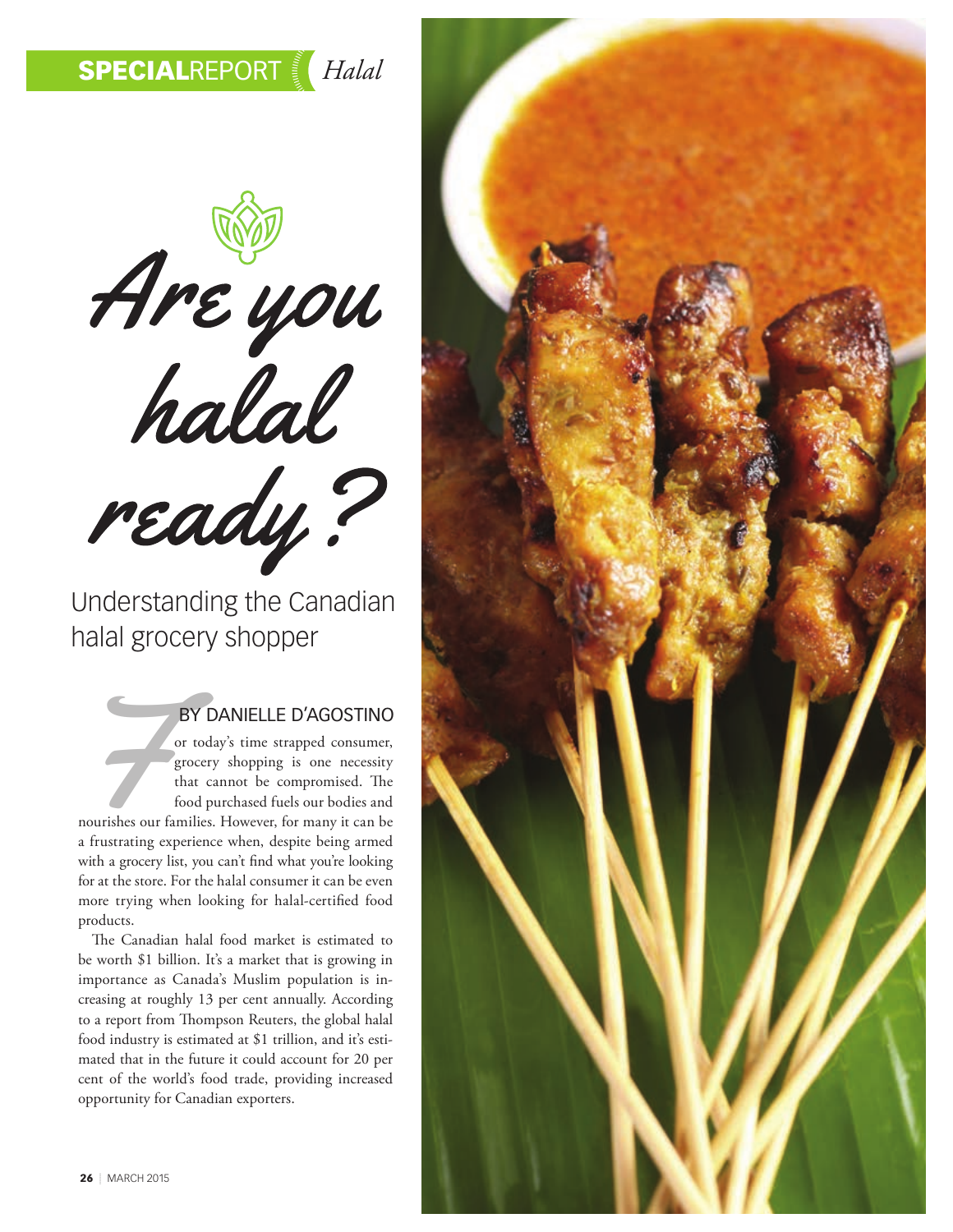



**WHAT IS HALAL?**

Halal is an Arabic word meaning "permissible" and therefore, in terms of halal food it means food that is permissible according to Islamic law. For meat and other food items to be considered halal there are stipulations and conditions that render it halal or haram — an Arabic term meaning non-permissible or unlawful in Islam.

Muslims are taught through their sacred texts that all animals should be treated with respect and be well cared for. According to Islamic halal requirements there are certain rules that must be adhered to: Allah's/God's name must be said during the slaughter process; the slaughter must be conducted by a believer in the sacred texts; and they must ensure the minimum amount of vessels are severed and the animal is drained of its flowing blood before its carcass is further processed.

## **WHAT IS HARAM?**

Haram is another Arabic term which means impermissible or unlawful in Islam. Some factors that deem a certain product haram are: meat from pigs including all its by-products; meat of an animal that was not blessed with the name of Allah at the time of slaughter; all types of alcohol and intoxicating drugs; blood.

However, an online survey conducted by the International Food Marketing Alliance found that the majority of halal grocery shoppers believe that food companies are doing a poor job of meeting their needs for halal products.

"The Canadian food industry has yet to truly discover the opportunities and potential that lie in catering to the halal-conscious consumer," says Imam Omar Subedar, COO of the Halal Monitoring Authority. "With 183 per cent expected growth of this consumer base by 2030, those who take the lead in tapping into the ever-growing market of halal will become the leaders of the food industry at large."

Among the 800 halal consumers/primary grocery shoppers surveyed, it was found that food plays an important part in their lifestyle. The halal consumer is more inclined to plan their shopping, cook at home, have more sit down meals, and put more effort into entertaining and preparing for family celebrations than the general population.

Not surprisingly, halal grocery shoppers are more concerned about what is in their food as well as its source. They tend to be less price sensitive and according to another study, Muslim consumers in North America spend, on average, almost twice as much per month on meat-related purchases than any other demographic in Canada. Word of mouth and personal recommendations play a bigger role with the halal grocery shopper and interestingly, they trust branded products more than the general population.

"Food processors, manufacturers and retailers need to adapt or they'll miss out," says Jo-Ann McArthur, North American founder of International Food Marketing Alliance. "Given our population growth, Canada is poised to respond to this increased  $\rightarrow$